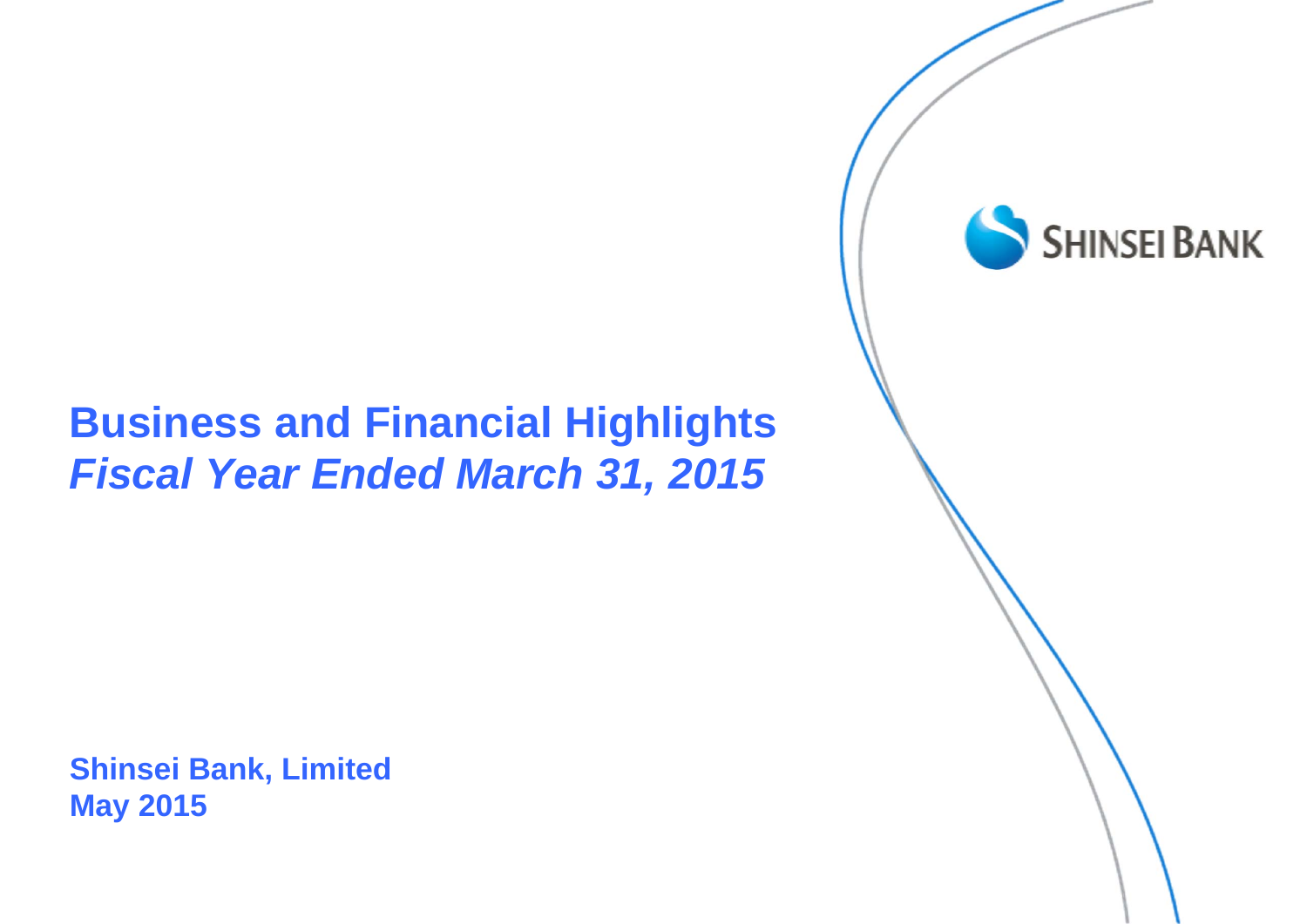

| FY2014 Full Year Results: Key Points --------------------------------  | <b>P3</b>  |
|------------------------------------------------------------------------|------------|
| ■ Five-Year-History (FY2010 - FY2014) -------------------------------- | <b>P4</b>  |
| ■ Progression of 2nd MTMP: Second Year Dashboard ---------------       | <b>P5</b>  |
| FY2014 Full Year Results: Financial Summary ----------------------     | <b>P6</b>  |
|                                                                        | P7         |
|                                                                        | <b>P17</b> |
|                                                                        |            |
|                                                                        |            |

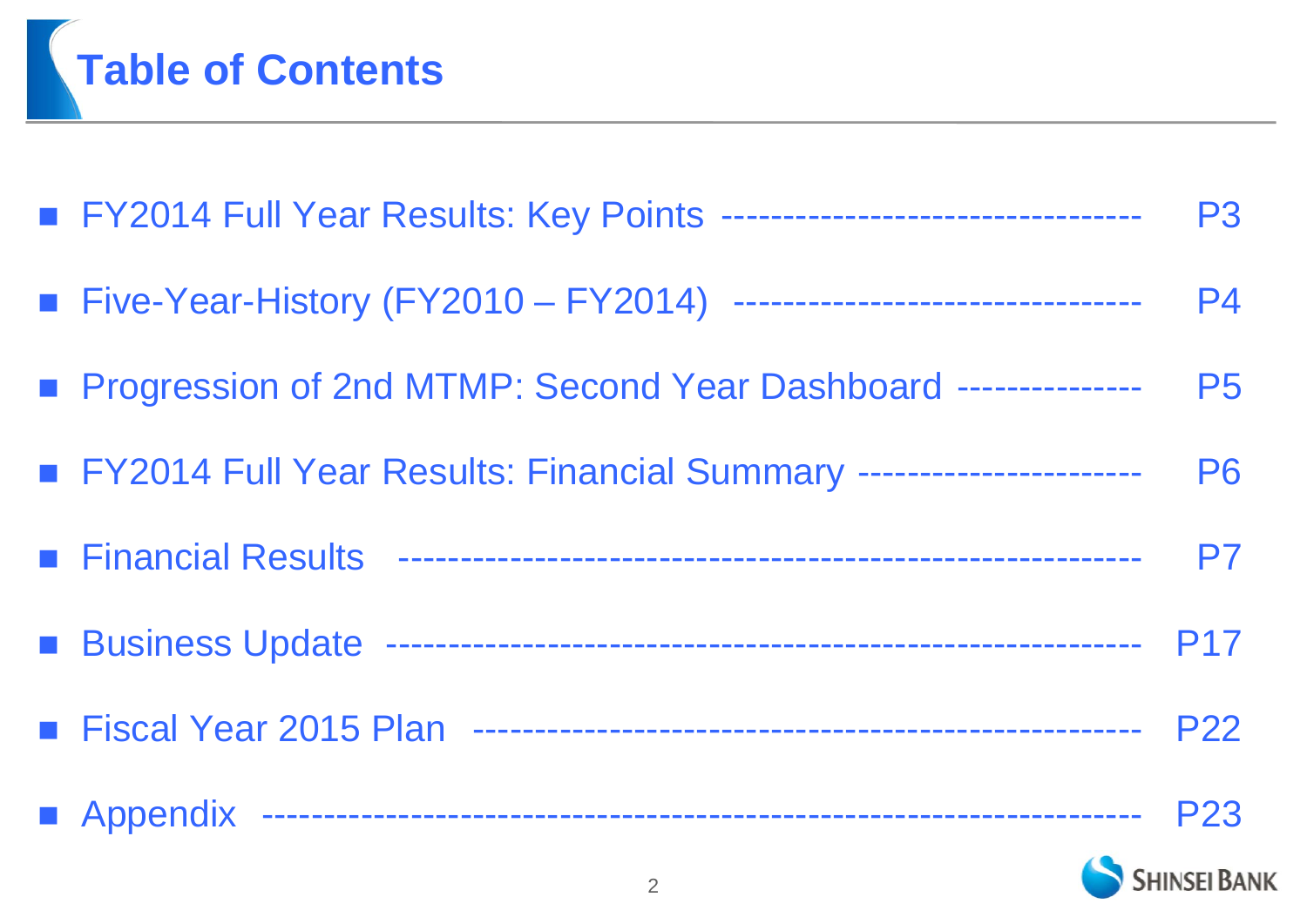#### **FY2014 Full Year Results: Key Points**



1 Medium Term Management Plan

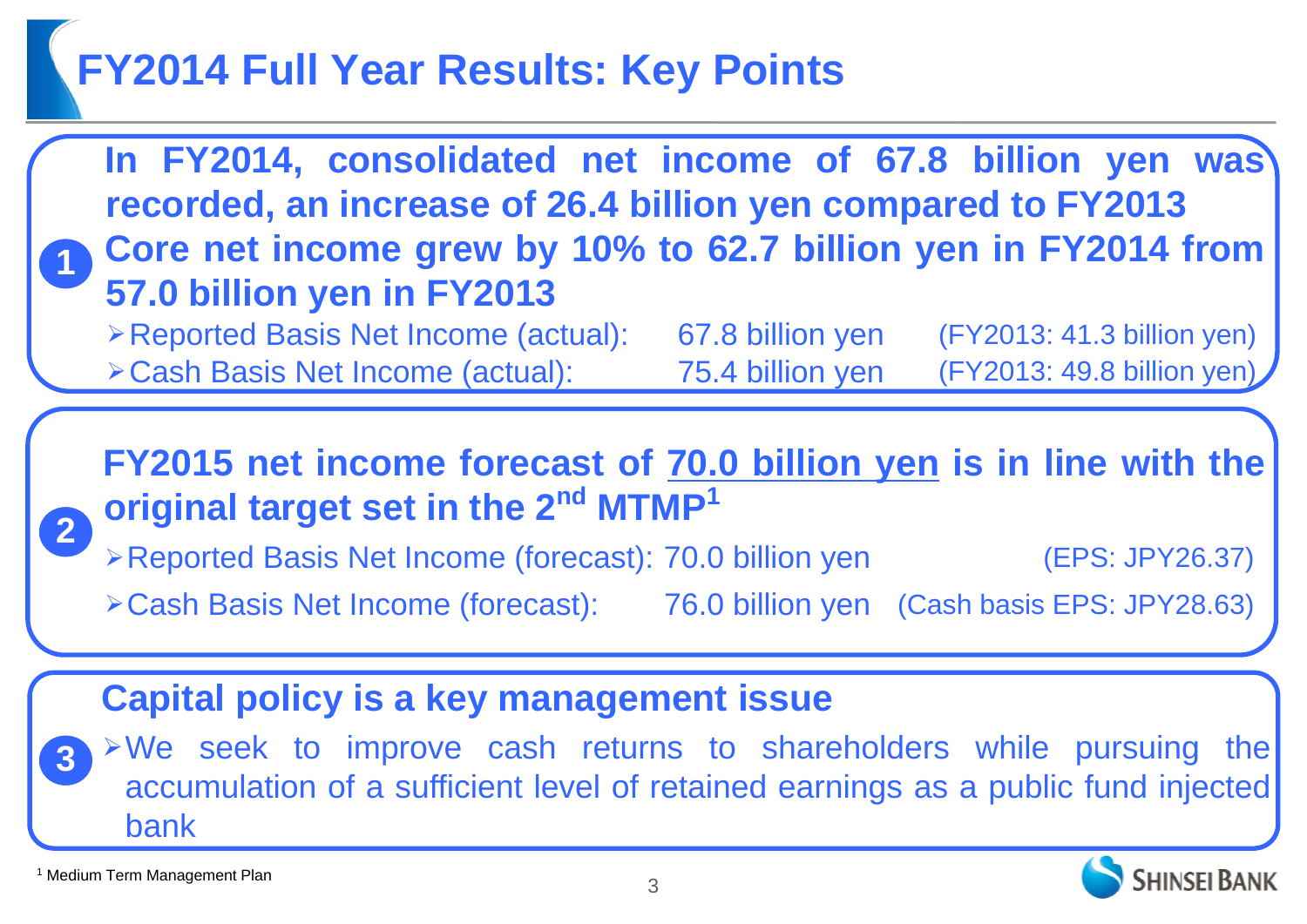### **Five-Year-History (FY2010 – FY2014)**

FY2010 FY2011 FY2012 FY2013 FY2014

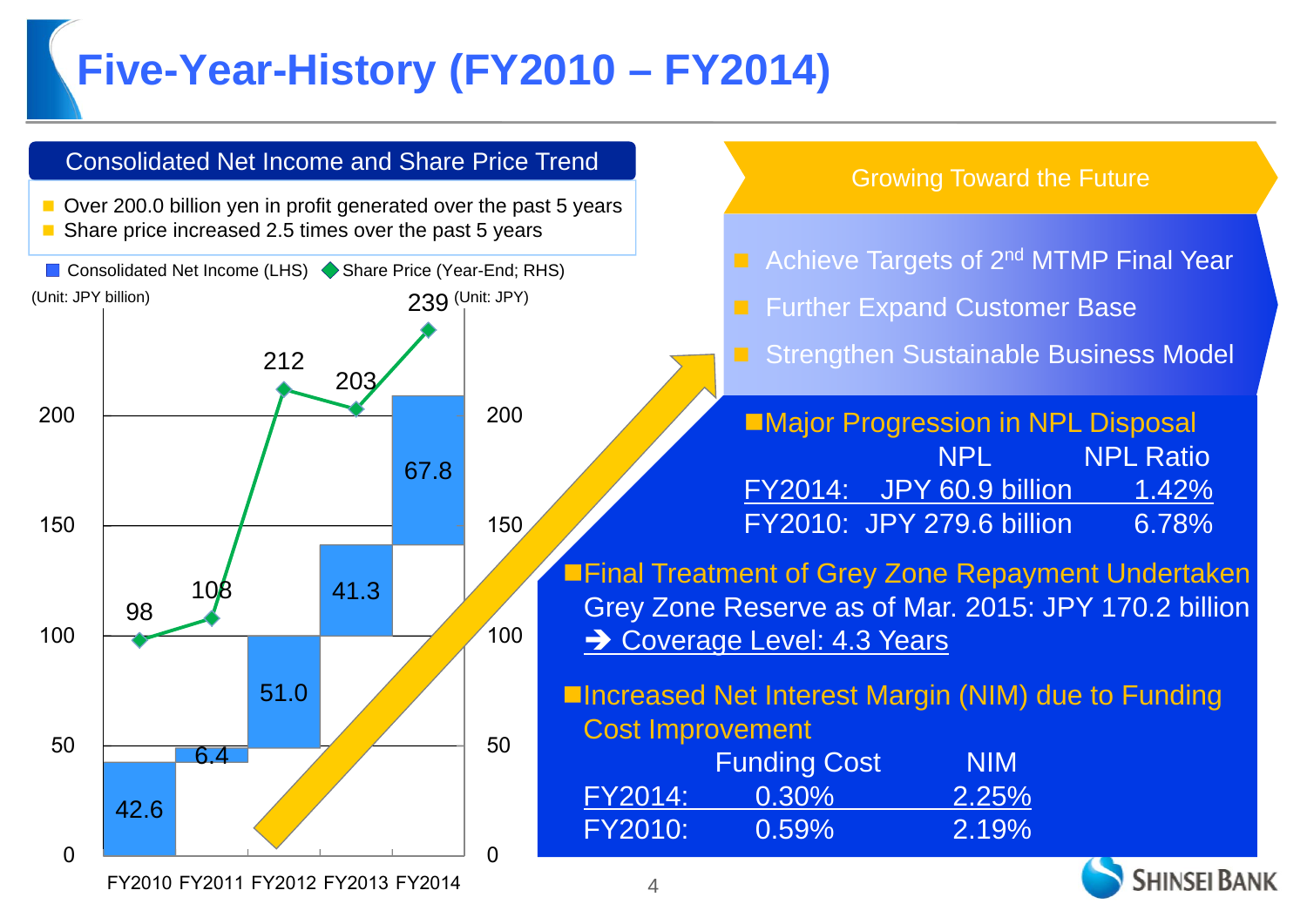### **Progression of 2nd MTMP: Second Year Dashboard**

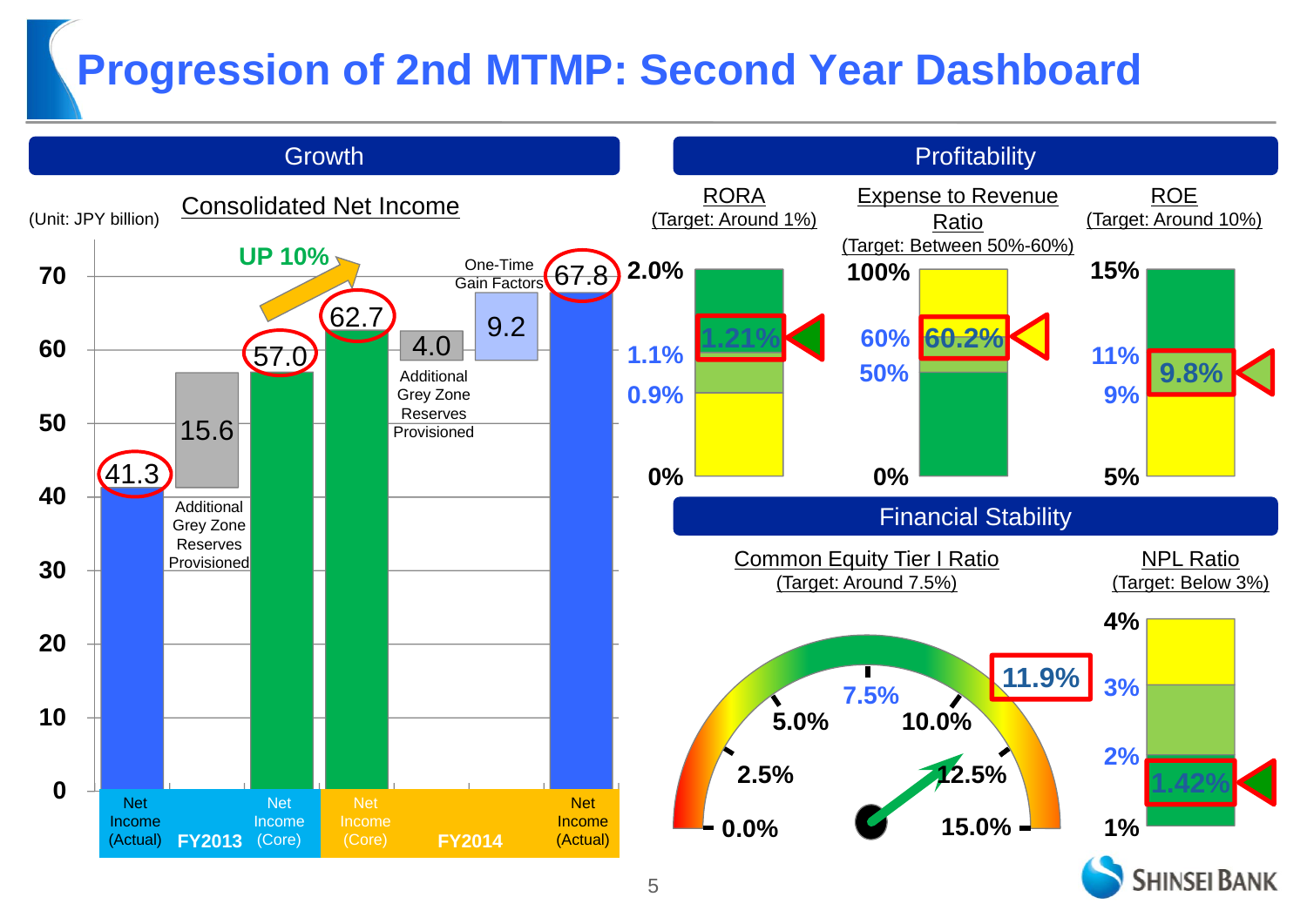### **FY2014 Full Year Results: Financial Summary**

■ Recorded 235.3 billion yen of revenue; close to the original FY2014 projection of 240.0 billion yen ■ Net credit costs were 11.8 billion yen, significantly lower than the original FY2014 projection of 25.0 billion yen ■ Consolidated net income increased 26.4 billion yen from 41.3 billion yen for FY2013 to 67.8 billion yen

|                          | <b>[Consolidated]</b>                                             | FY2013                 | <b>FY2014</b> | Change                                        | <b>FY2014 Financial Results: Summary</b>                                                                                       |  |  |
|--------------------------|-------------------------------------------------------------------|------------------------|---------------|-----------------------------------------------|--------------------------------------------------------------------------------------------------------------------------------|--|--|
|                          |                                                                   |                        |               | $B(+)/W(-)$                                   | Net Interest Income: 126.4 billion yen                                                                                         |  |  |
|                          | Net Interest Income                                               | 110.5                  | 126.4         | $+14%$                                        | Up 15.9 billion yen due to funding costs                                                                                       |  |  |
|                          | Noninterest Income                                                | 92.5                   | 108.8         | $+18%$                                        | improvements and large dividend income from<br>securities                                                                      |  |  |
|                          | Revenue                                                           | 203.0                  | 235.3         | $+16%$                                        | Noninterest Income: 108.8 billion yen                                                                                          |  |  |
| <b>Expenses</b>          |                                                                   | $-132.8$               | $-141.6$      | $-7%$                                         | Up 16.3 billion yen due to income improvement in<br>market trading related businesses including ALM                            |  |  |
|                          | <b>Ordinary Business Profit</b>                                   | 93.6<br>70.1<br>$+34%$ |               | operation and increased revenue from shopping |                                                                                                                                |  |  |
|                          | <b>Net Credit Costs</b>                                           | $-0.2$                 | $-11.8$       | N.M.                                          | credit business<br>Expenses: 141.6 billion yen                                                                                 |  |  |
|                          | <b>Provisions for Reserve for Losses</b><br>on Interest Repayment | $-15.6$                | $-4.0$        | $+74%$                                        | Increased 8.8 billion yen due to management<br>resource allocation to grow business base<br>Net Credit Costs: 11.8 billion yen |  |  |
|                          | Net Income                                                        | 41.3                   | 67.8          | $+64%$                                        | Increased 11.5 billion yen partly reflecting growth                                                                            |  |  |
|                          | Cash Basis Net Income <sup>1</sup>                                | 49.8                   | 75.4          | $+51%$                                        | in the consumer finance loan portfolio<br>Provisions for Reserve for Losses on Interest                                        |  |  |
| <b>[Nonconsolidated]</b> |                                                                   |                        |               |                                               | Repayment: 4.0 billion yen                                                                                                     |  |  |
|                          | <b>Net Business Profit</b>                                        | 29.8                   | 42.3          | $+42%$                                        | Solely reflects additional provision of 4.0 billion<br>yen in APLUS FINANCIAL in FY2014                                        |  |  |
|                          | Net Income                                                        | 36.4                   | 45.7          | $+26%$                                        |                                                                                                                                |  |  |

1 Cash basis net income is calculated by excluding amortization of goodwill and other intangible assets, net of tax benefit

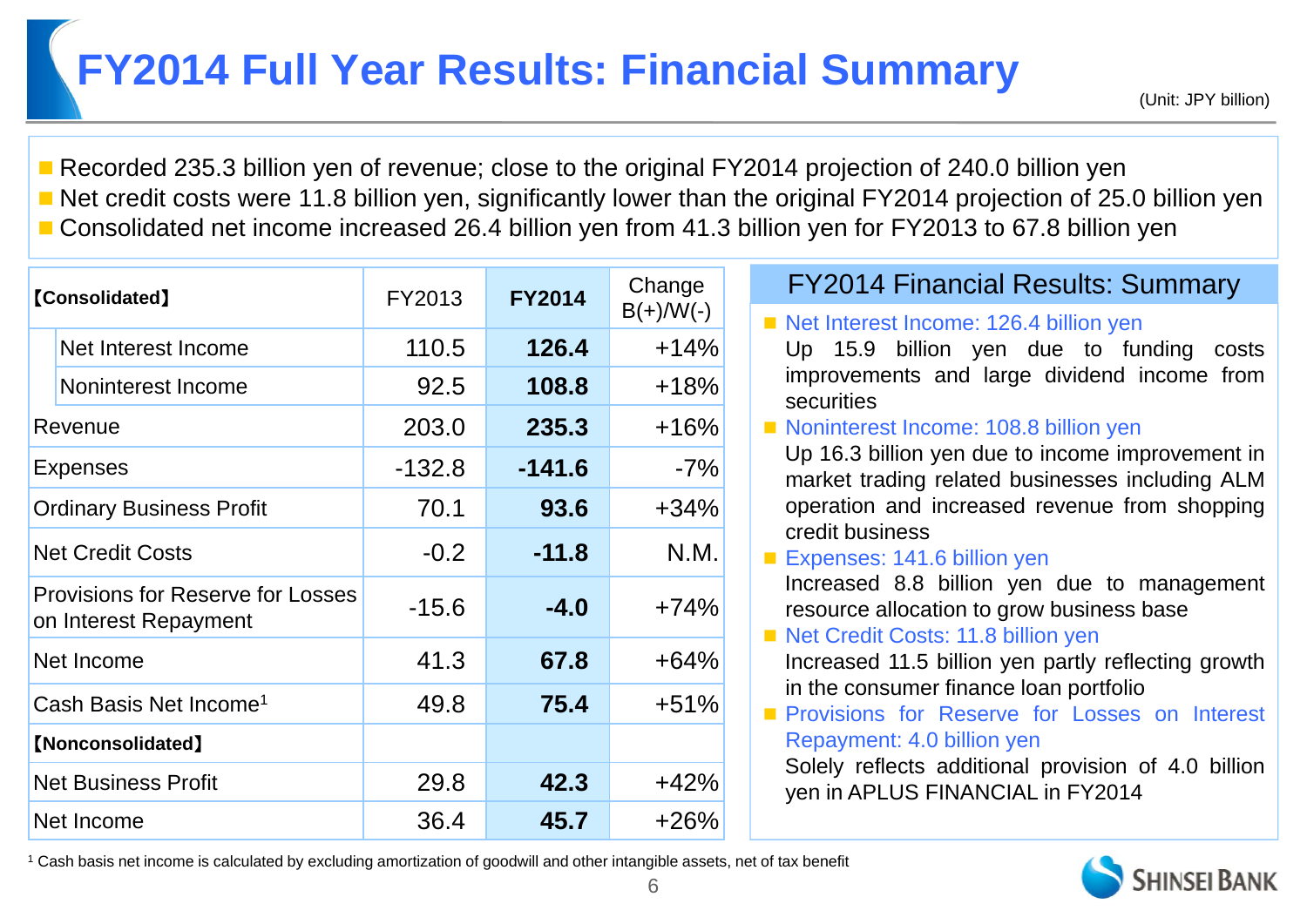#### **Financial Results: Net Interest Income**

(Unit: JPY billion)

- Core net interest income was 117.2 billion yen excluding one-time gains (9.2 billion yen), <sup>a</sup> 6% increase compared to the previous fiscal year
- Deposit funding cost improvement of 9.7 billion yen significantly contributed to the growth of core net interest income
- Interest income growth of 3.4 billion yen from Lake business also contributed to core net interest income improvement





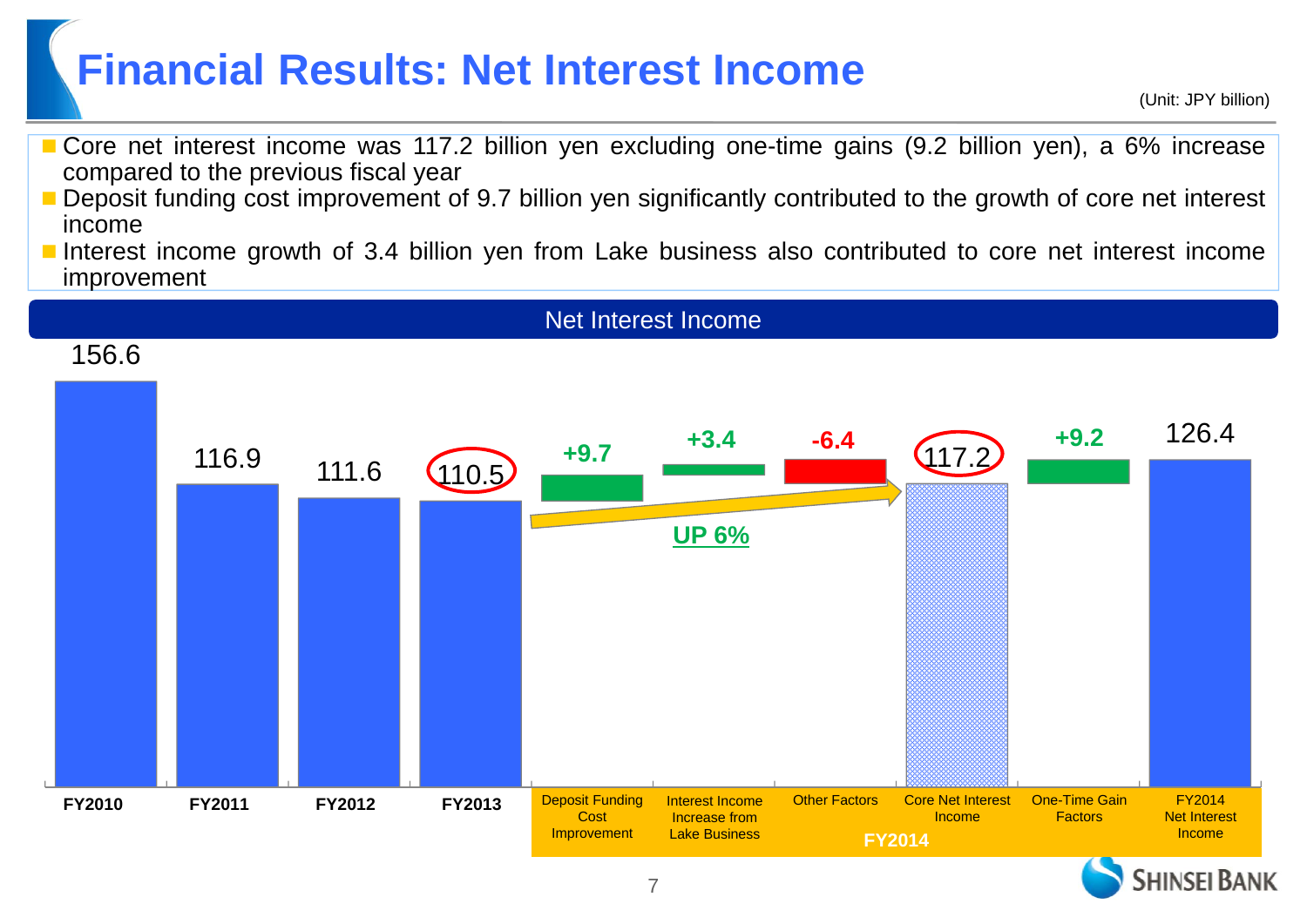#### **Financial Results: Net Interest Margin**

- Rate on interest bearing liabilities declined to 0.30%, a 14bps reduction compared to 0.44% in FY2013
- **Net interest margin excluding one-time gain factors improved to 2.25%, the highest level** recorded since FY2010

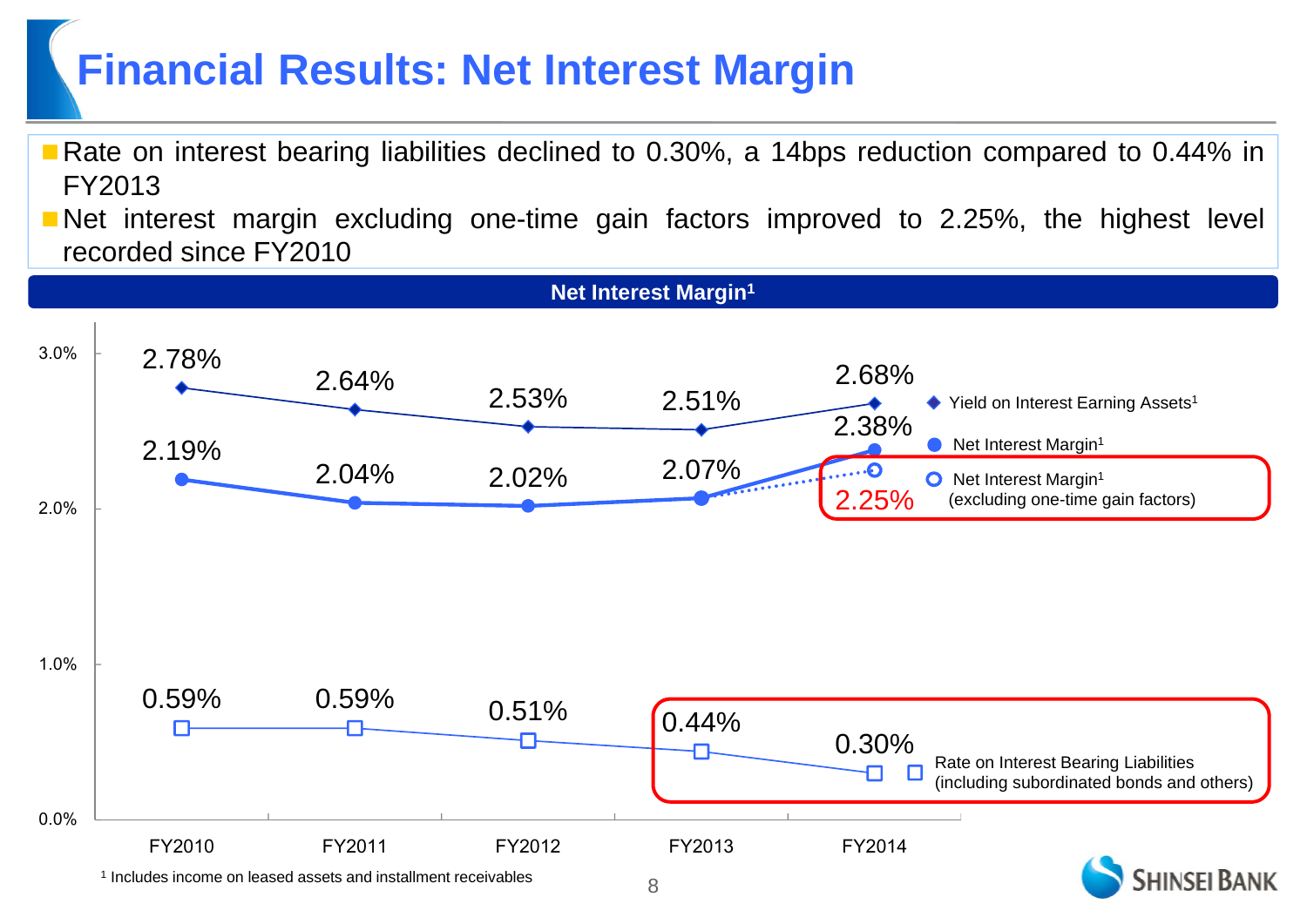#### **Financial Results: Deposit Funding**

- (Unit: JPY billion)
- All 5-Year yen denominated time deposits offered during Sep. 2008 to Jun. 2009 fully matured; as a result, funding costs from deposits/NCDs improved significantly
- $\blacksquare$  A large portion of matured deposits remained with the Bank, maintaining stable funding through retail deposits



1Campaign yen denominated time deposits booked between September 2008 and June 2009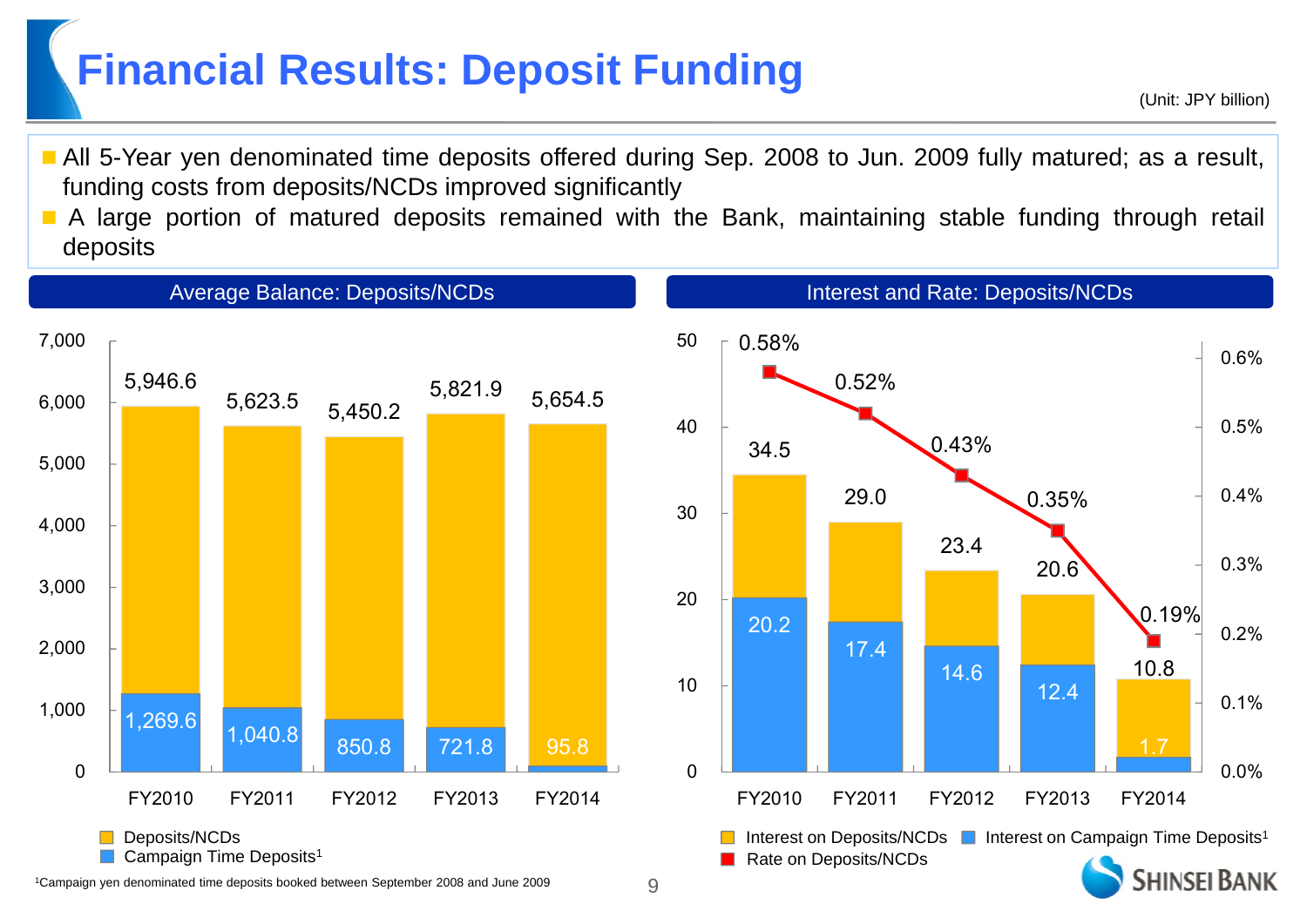#### **Financial Results: Loan Assets**

(Unit: JPY billion)

 Average loan balance of Shinsei Financial and Shinsei Bank Card Loan Lake returned to growth in FY2012 Interest income from Shinsei Financial and Shinsei Bank Card Loan Lake has also been increasing since FY2012 and it now represents more than 40% of total loan portfolio interest income in FY2014



<sub>10</sub> Shinsei Bank Card Loan Lake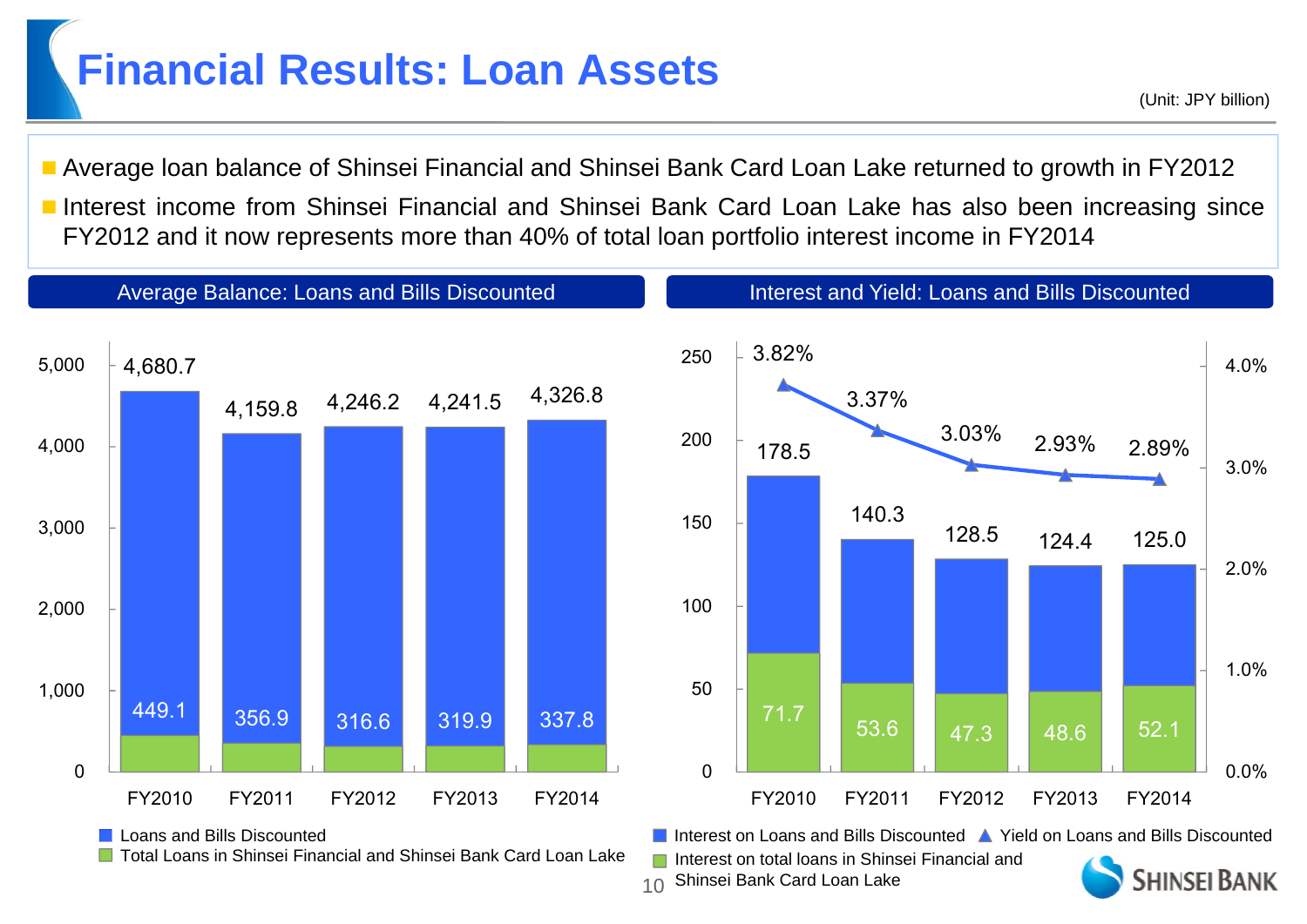#### **Financial Results: Noninterest Income**

(Unit: JPY billion)

- **ALM** operation income from the sale of JGBs and other bonds significantly improved by 6.6 billion yen compared to FY2013
- Global Markets Group business increased noninterest income by 5.0 billion yen
- **Steady growth of shopping credit businesses revenue in APLUS FINANCIAL generated 3.0 billion yen** in noninterest income growth



11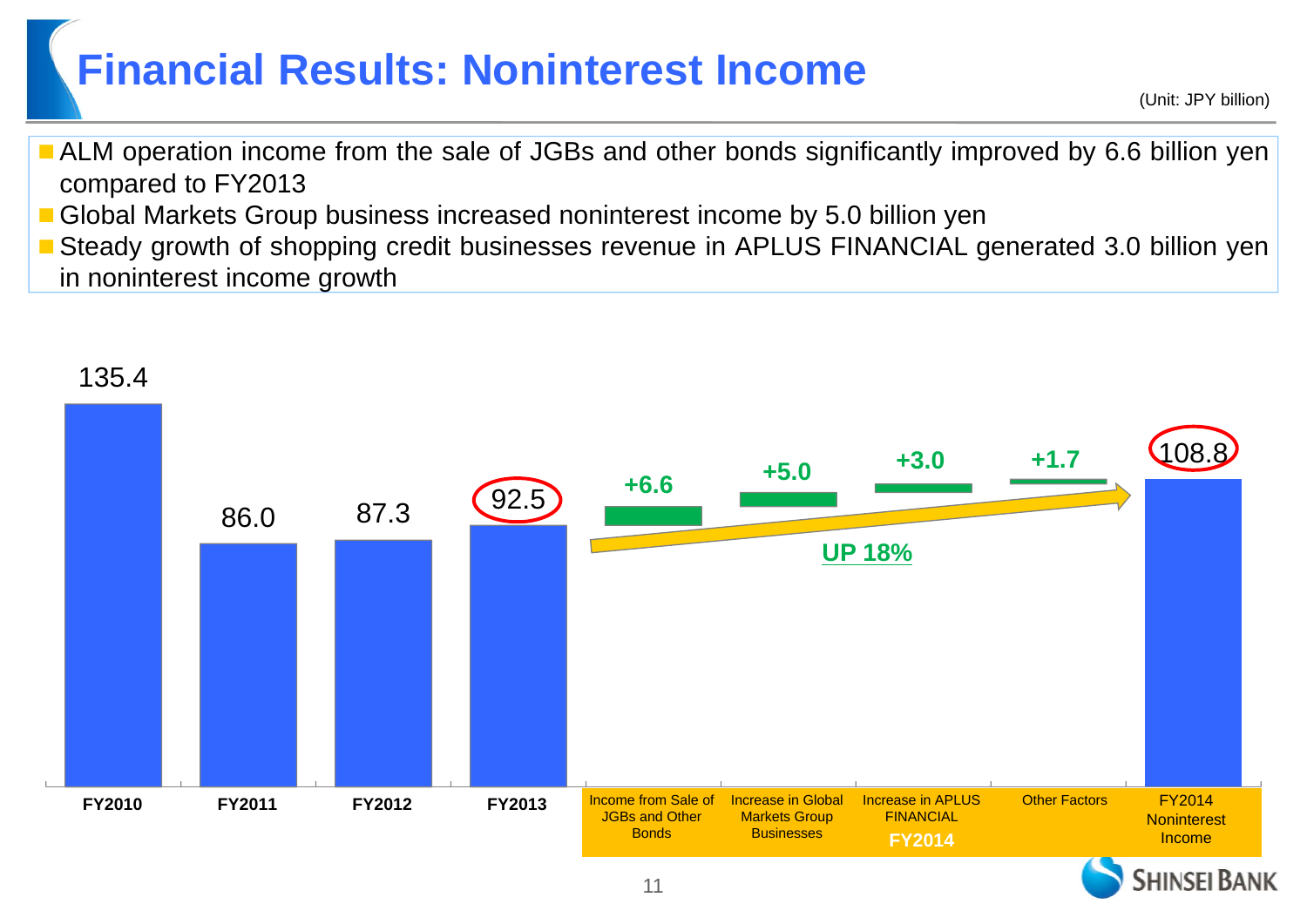### **Financial Results: Expenses; Expense to Revenue Ratio**

(Unit: JPY billion)

Expense to revenue ratio down to 60.2% as revenue growth exceeded the increase in personnel and nonpersonnel expenses for expanding the business base ■ Committed to further improve expense to revenue ratio to achieve 2<sup>nd</sup> MTMP target of below 60%

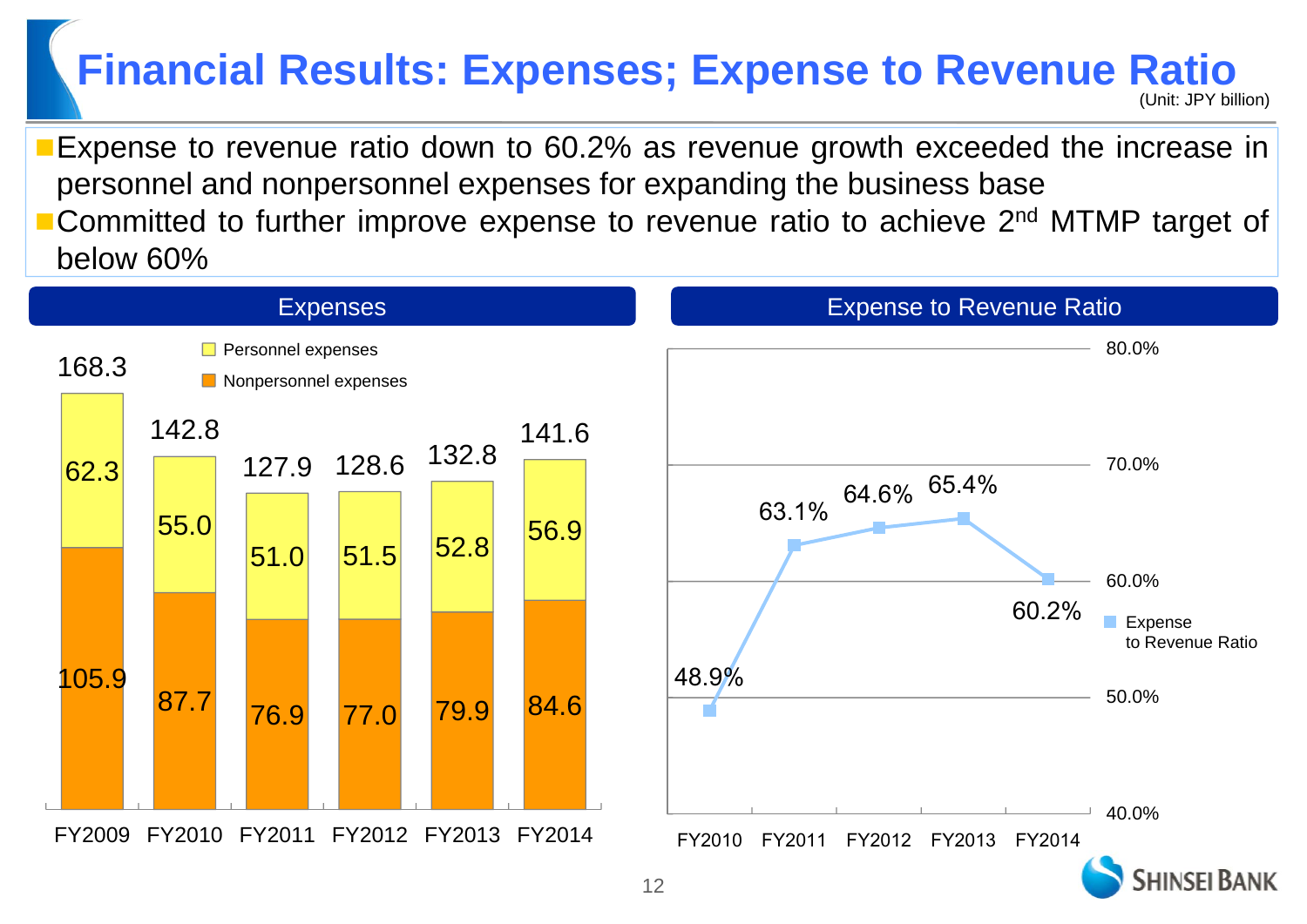# **Financial Results: Asset Quality Example 2011 120 Your CLARGE ASSET QUALITY AND AND ADDETERATED (Unit: JPY billion)**

- Disposed over 200.0 billion yen of NPLs in last 4 years; as <sup>a</sup> result, NPL ratio declined to 1.42%, and asset quality significantly improved
- Net credit costs remained at low level due to recording credit cost reversals through NPL disposal since FY2011
- Increase of net credit costs in FY2014 partly relates to consumer finance loan portfolio growth

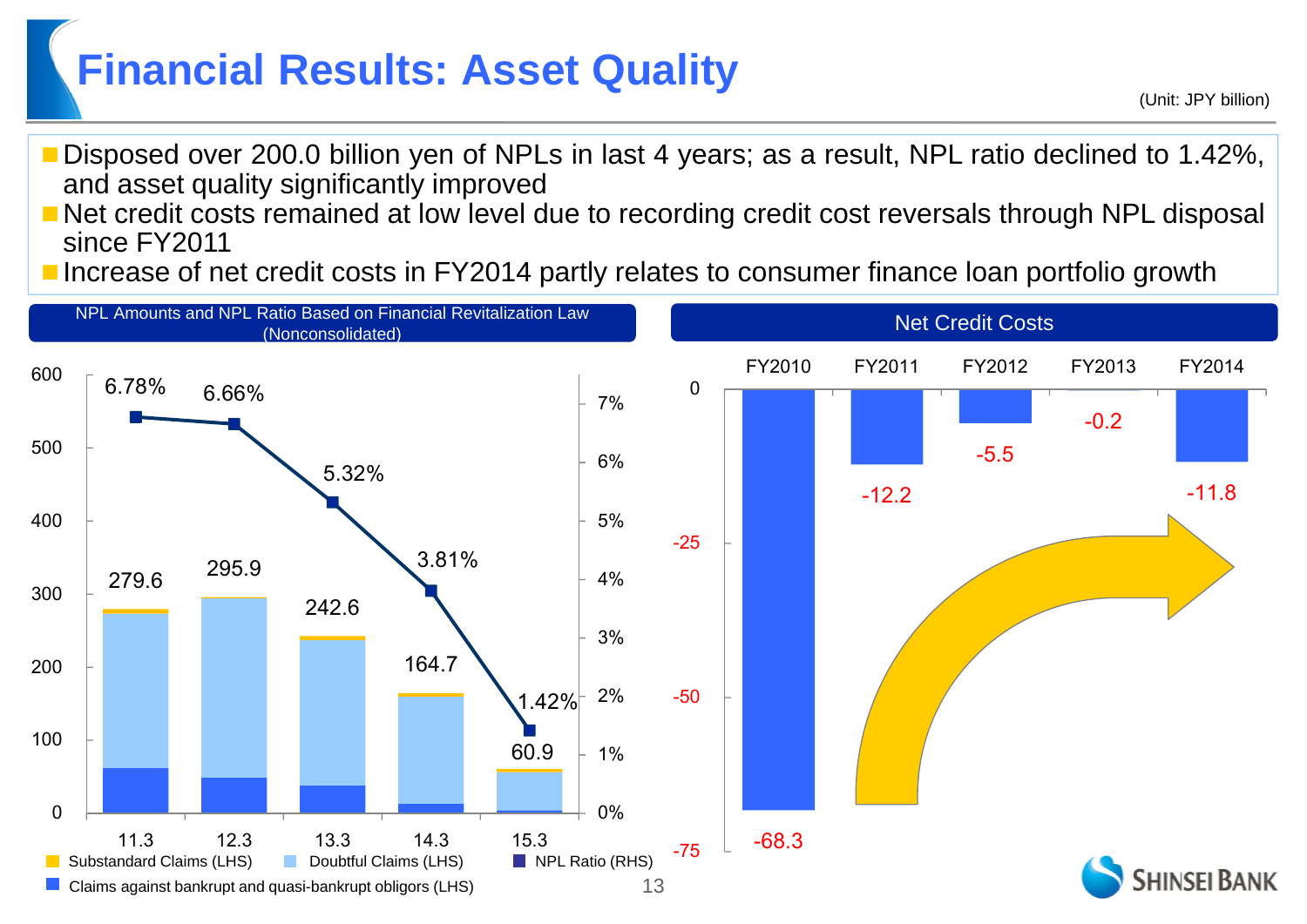### **Financial Results: Capital**

(Consolidated; Unit: JPY billion)

■Basel III domestic standard core capital adequacy ratio was 14.86%, 128 bps increase compared to 13.58% as of March 2014

■Basel III international standard fully loaded Common Equity Tier I ratio was 11.9%



**HINSEL BANK**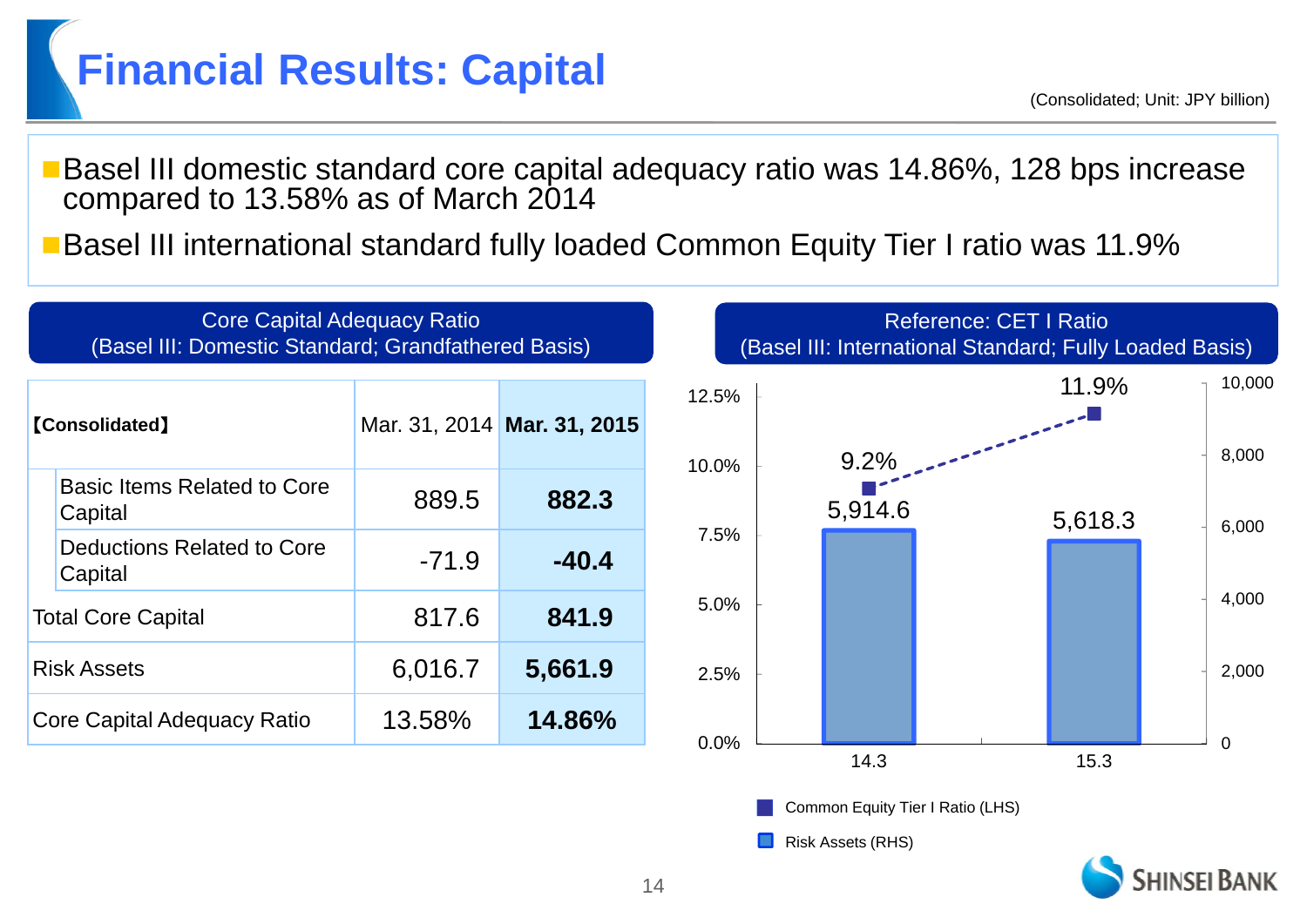## **Financial Results: Balance Sheet**

(Unit: JPY billion)

| <b>Balance Sheet (Consolidated)</b>                                                                                                          |          |          |          |          |          |          |  |  |
|----------------------------------------------------------------------------------------------------------------------------------------------|----------|----------|----------|----------|----------|----------|--|--|
| [Consolidated]<br><b>March 2010</b><br><b>March 2012</b><br><b>March 2013</b><br><b>March 2014</b><br><b>March 2011</b><br><b>March 2015</b> |          |          |          |          |          |          |  |  |
| <b>Loans and Bills Discounted</b>                                                                                                            | 5,163.7  | 4,291.4  | 4,136.8  | 4,292.4  | 4,319.8  | 4,461.2  |  |  |
| <b>Securities</b>                                                                                                                            | 3,233.3  | 3,286.3  | 1,873.4  | 1,842.3  | 1,557.0  | 1,477.3  |  |  |
| <b>Lease Receivables and Leased</b><br><b>Investment Assets</b>                                                                              | 21.7     | 206.2    | 197.4    | 203.5    | 227.7    | 227.0    |  |  |
| <b>Installment Receivables</b>                                                                                                               | 347.8    | 330.4    | 347.9    | 365.8    | 421.9    | 459.1    |  |  |
| <b>Reserve for Credit Losses</b>                                                                                                             | $-196.6$ | $-199.2$ | $-180.6$ | $-161.8$ | $-137.3$ | $-108.2$ |  |  |
| <b>Total Assets</b>                                                                                                                          | 11,376.7 | 10,231.5 | 8,609.6  | 9,029.3  | 9,321.1  | 8,889.8  |  |  |
| Deposits and NCDs                                                                                                                            | 6,475.3  | 5,610.6  | 5,362.4  | 5,457.5  | 5,850.4  | 5,452.7  |  |  |
| <b>Borrowed Money</b>                                                                                                                        | 1,186.8  | 1,672.7  | 476.7    | 719.2    | 643.4    | 805.2    |  |  |
| <b>Corporate Bonds</b>                                                                                                                       | 188.2    | 179.6    | 168.7    | 174.2    | 177.2    | 157.5    |  |  |
| Reserves for Losses on<br><b>Interest Repayments</b>                                                                                         | 70.0     | 43.1     | 50.9     | 34.9     | 208.2    | 170.2    |  |  |
| <b>Total Liabilities</b>                                                                                                                     | 10,741.8 | 9,620.3  | 7,982.0  | 8,345.6  | 8,598.5  | 8,136.0  |  |  |
| <b>Shareholders' Equity</b>                                                                                                                  | 459.7    | 574.1    | 577.9    | 626.3    | 665.1    | 728.5    |  |  |
| <b>Total Equity</b>                                                                                                                          | 634.9    | 611.1    | 627.6    | 683.6    | 722.5    | 753.7    |  |  |

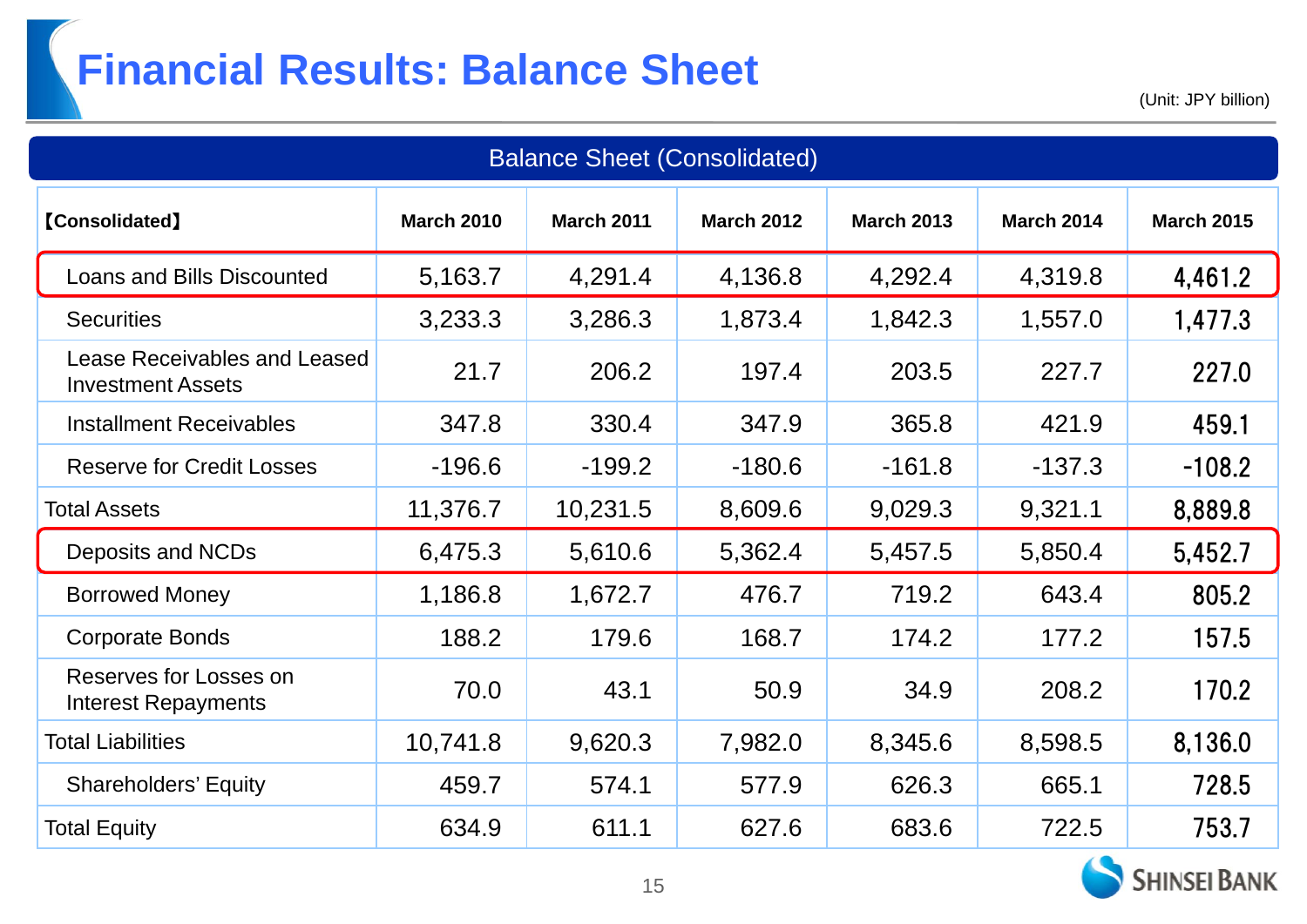#### **Financial Results: Loans and Deposits**

**Loan balance as of March 2015 was 4,461.2 billion yen; accumulated loans to individual customers primarily** through unsecured loans and structured loans to institutional customers focusing on cash flow finance

 Deposit balance as of March 2015 was 5,452.7 billion yen; maintained stable deposit balance despite maturity of high coupon time deposit during 2013 to 2014

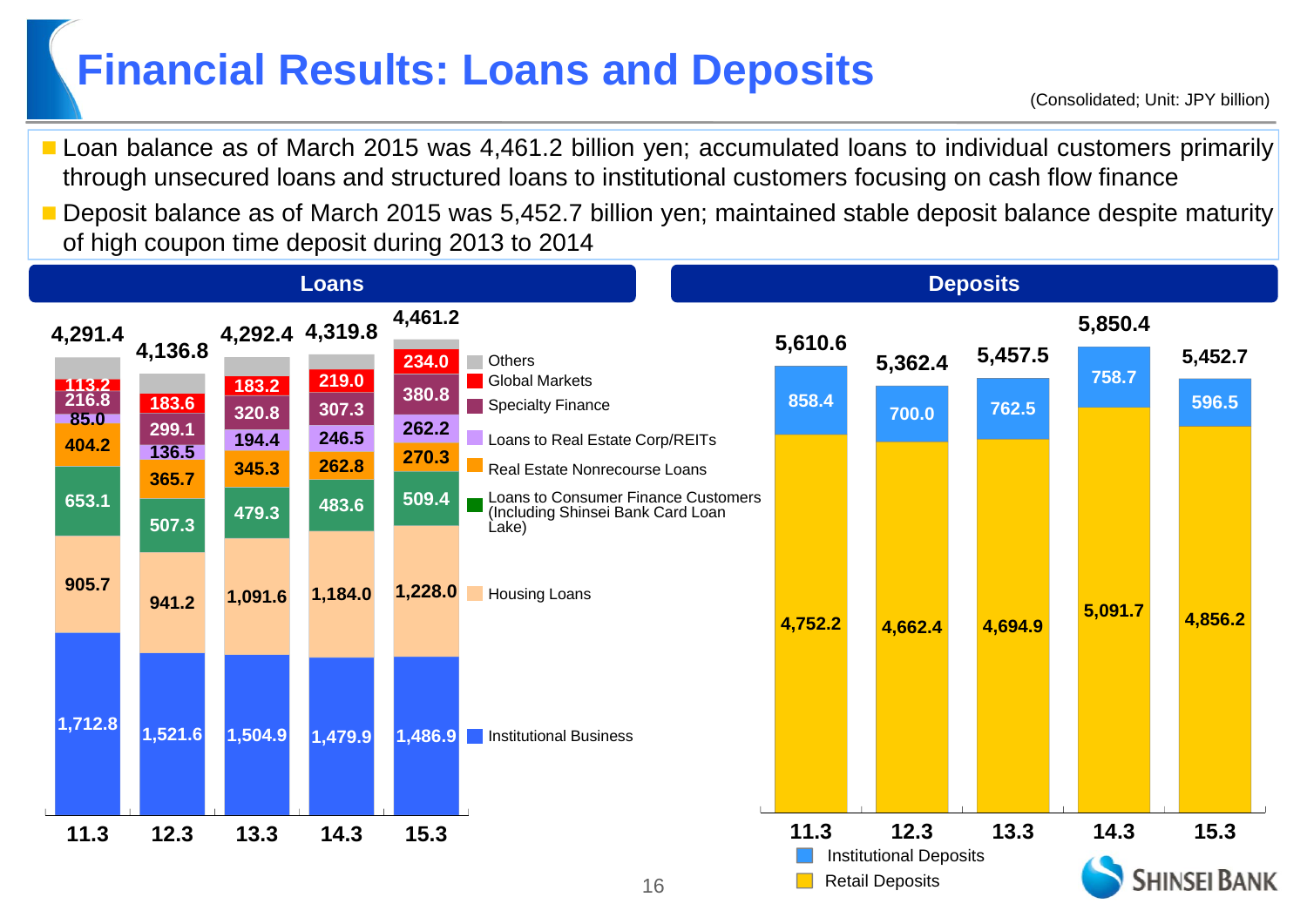#### **Business Update: Financial Results Breakdown by Groups**

(Consolidated; Unit: JPY billion)

- **Revenue increased 32.3 billion yen to 235.3 billion yen, recorded revenue increase in all businesses**
- OBP after net credit costs was 81.8 billion yen, increased 11.9 billion yen compared to 69.8 billion yen a year ago
- **Institutional Group contribution to OBP after net credit costs continues to be high, representing over 60% of** the total recorded in FY2014

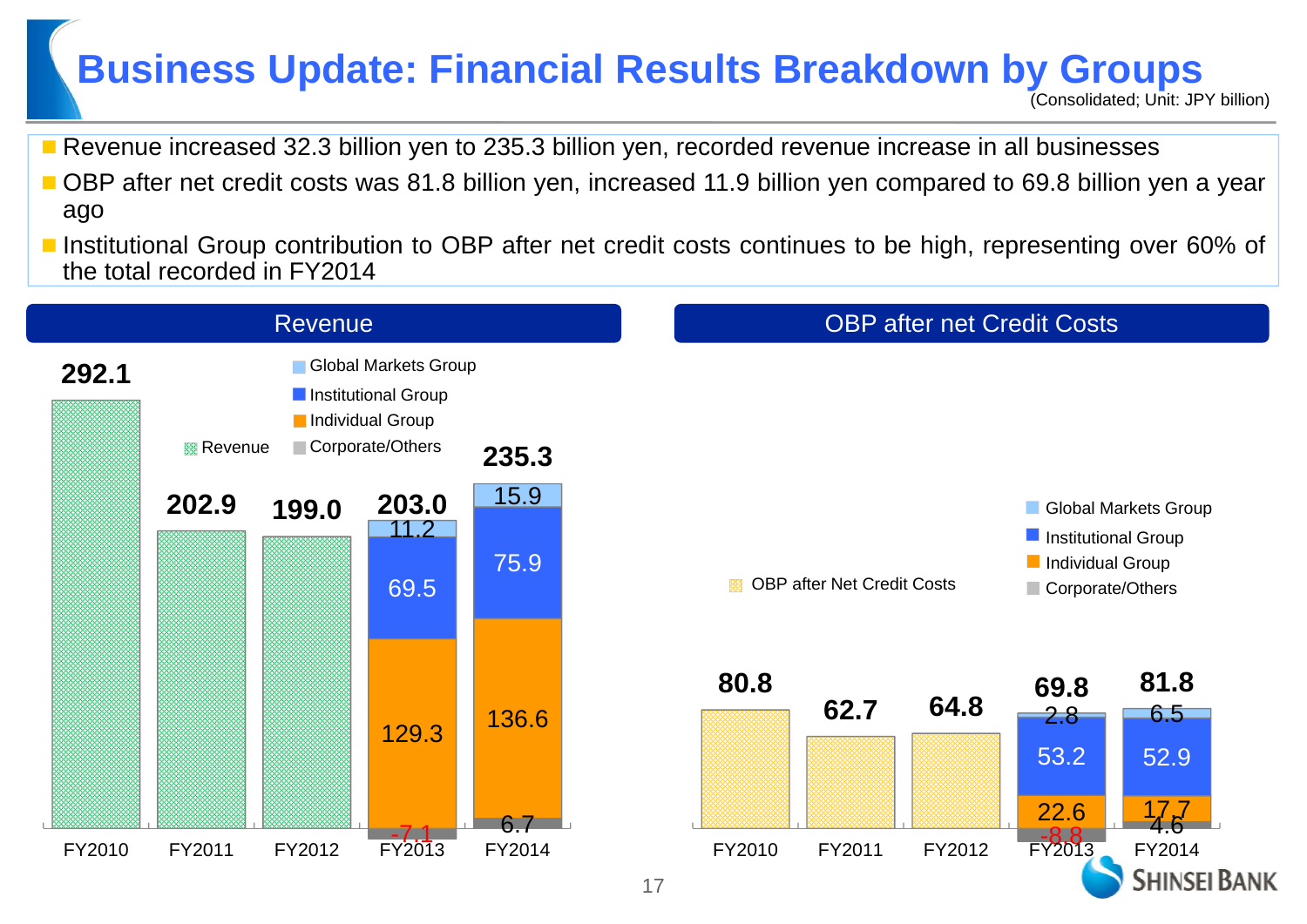#### **Business Update: Individual Business**

(Unit: JPY billion)



Total Number of Customers (thousands)





Including the total profits and losses of all Shinsei Financial and Shinsei Bank Card Loan Lake

18

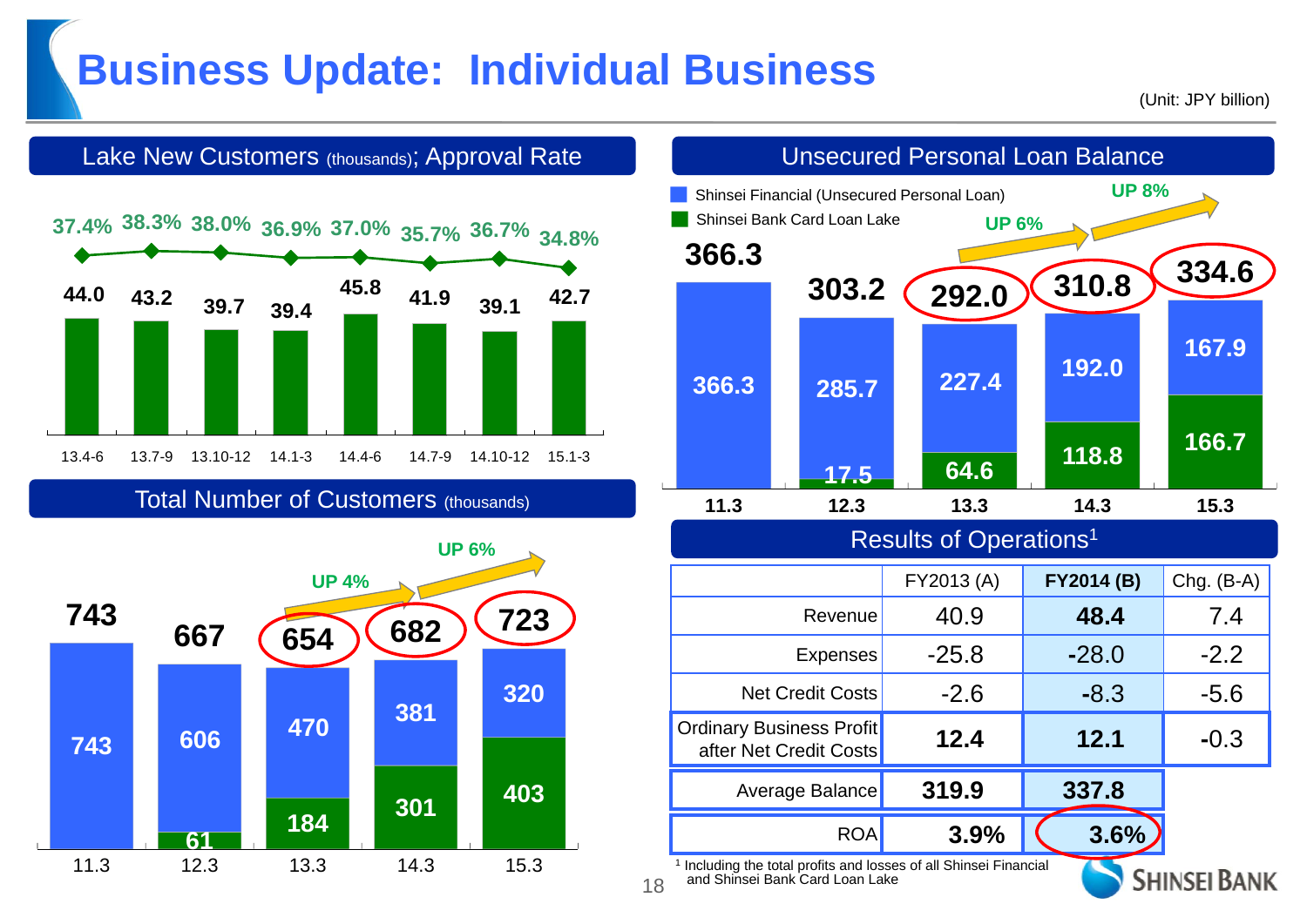#### **Business Update: Individual Business**

(Unit: JPY billion)



#### Grey Zone Repayment (Shinsei Financial, SHINKI and APLUS FINANCIAL)



- Grey Zone Reserve Balance (consolidated)
- $\blacksquare$  Total Balance of Reserves for Losses on Interest Repayments stood at 170.2 billion yen as of March 2015 for the entire Shinsei Bank Group
- Covers 4.3 years based on the actual repayment in 4QFY2014

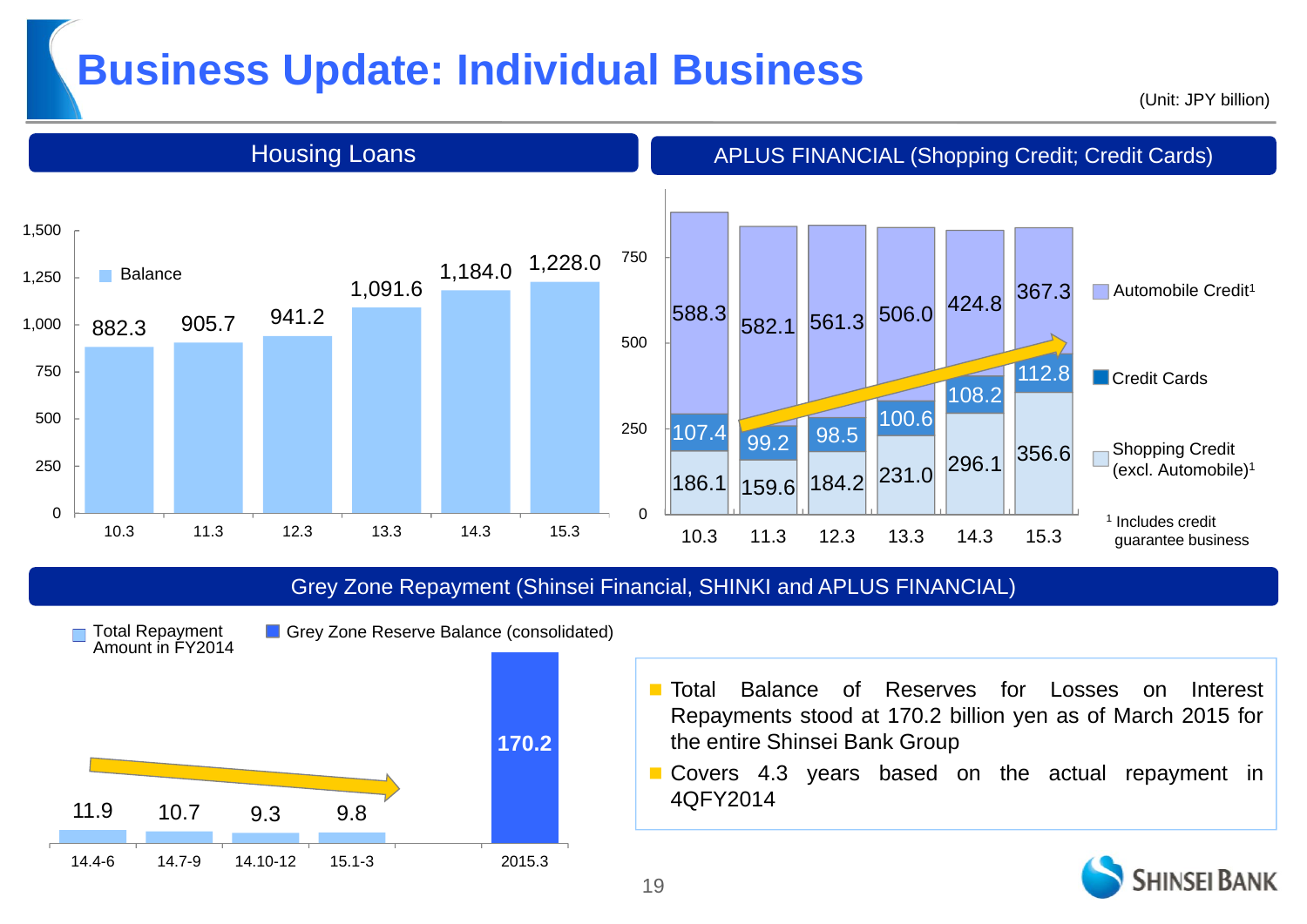#### **Business Update: Institutional Business**

- Institutional Business increased Ioan balance of corporates by 47.4 billion yen compared to March 2014
- Structured Finance struggled with net asset growth due to progress in NPL disposal, however, it continued to record credit cost reversals



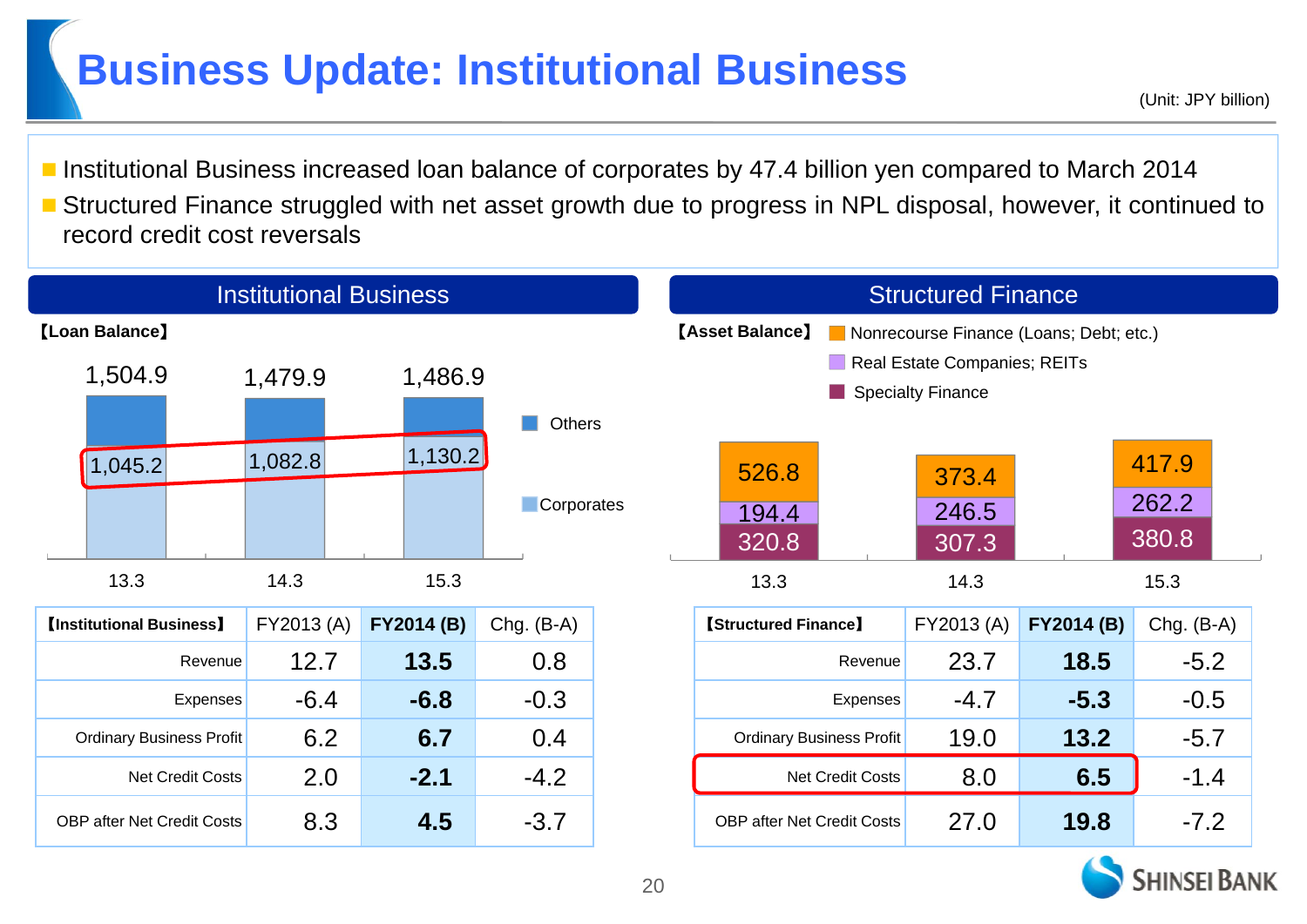#### **Business Update: Institutional Business**

(Unit: JPY billion)

■ Principal Transactions recorded 26.2 billion yen of revenue, a major increase from 17.9 billion yen in FY2013 Global Markets Group recorded 15.9 billion yen of revenue, an increase of 4.6 billion yen compared to 11.2 billion yen in FY2013

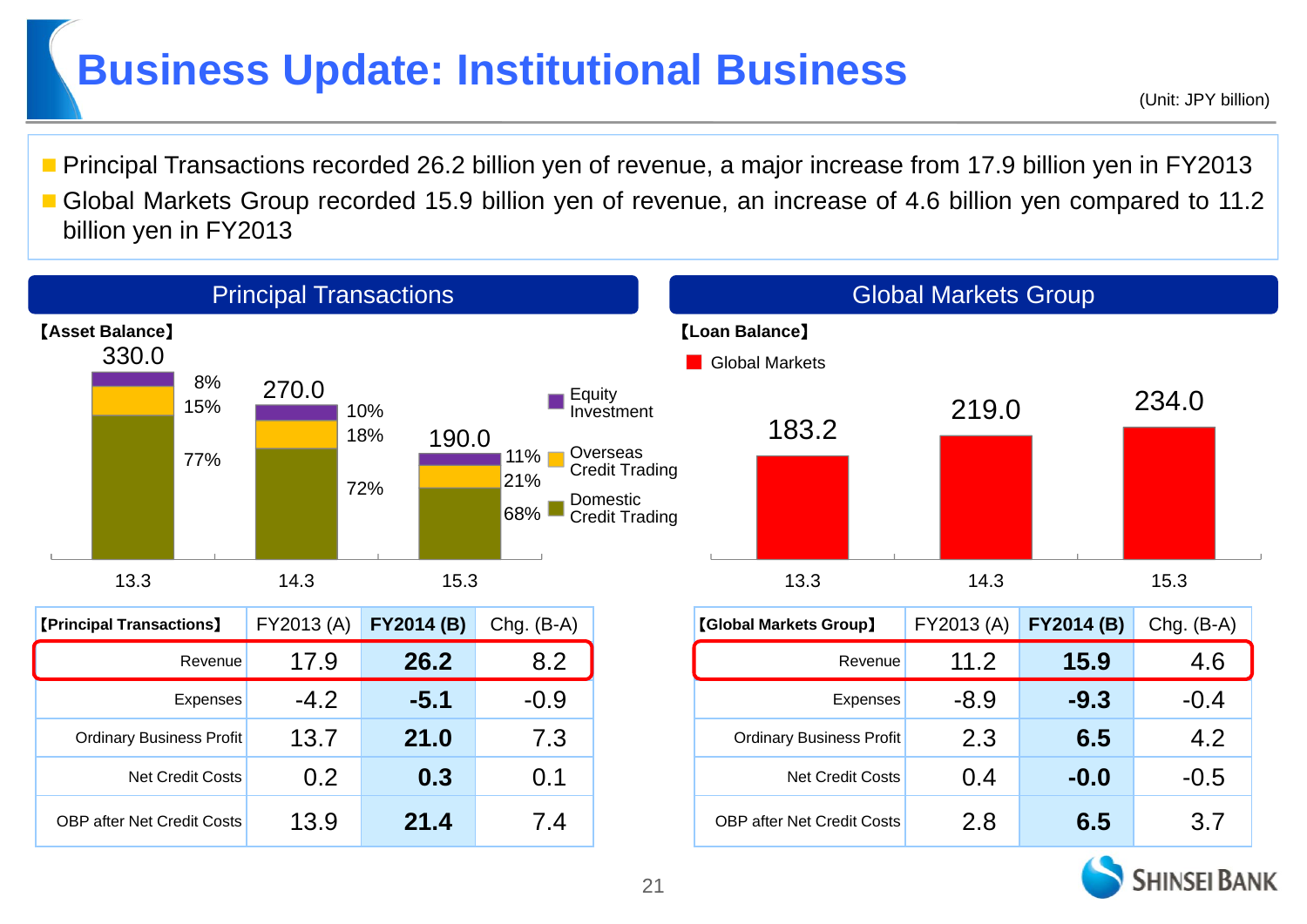#### **Fiscal Year 2015 Plan: Financial Projection**

Net income forecast for FY2015 at 70.0 billion yen - the original target set in 2<sup>nd</sup> MTMP **Increase in revenue primarily reflects growth in consumer finance businesses** 

| <b>[Consolidated]</b>                           |                         | FY2014   | FY2015<br>(2 <sup>nd</sup> MTMP)<br>Original<br>Projection) | <b>FY2015</b>                                                  | <b>Summary of FY2015 Projections</b>                                                                                                                                                   |                    |                             |
|-------------------------------------------------|-------------------------|----------|-------------------------------------------------------------|----------------------------------------------------------------|----------------------------------------------------------------------------------------------------------------------------------------------------------------------------------------|--------------------|-----------------------------|
|                                                 |                         | (Actual) |                                                             | (Projection)                                                   | Net Interest Income<br>Expect the same level of FY2014 net interest income as the                                                                                                      |                    |                             |
|                                                 | Net Interest Income     | 126.4    | 145.0                                                       | 127.0                                                          | absence of one-time gains (9.2 billion yen) recorded in<br>FY2014 will be offset by the increase of consumer finance as<br>well as further funding cost reductions                     |                    |                             |
|                                                 | Noninterest Income      | 108.8    | 125.0                                                       | 115.0                                                          | Noninterest Income<br>Expect noninterest income growth due to increase of                                                                                                              |                    |                             |
| Revenue                                         |                         | 235.3    | 270.0                                                       | 242.0                                                          | investment product sales and shopping credit transaction<br>volume growth in the Individual Group as well as the growth of<br>markets related transactions in the Global Markets Group |                    |                             |
|                                                 | <b>Expenses</b>         | $-141.6$ | $-145.0$                                                    | $-144.0$                                                       | ■ Expenses<br>Expect an increase in costs due to IT system investment                                                                                                                  |                    |                             |
| <b>Ordinary Business Profit</b>                 |                         | 93.6     | 125.0                                                       | 98.0                                                           | Net Credit Costs<br>Expect to increase in consumer finance in accordance with the                                                                                                      |                    |                             |
| $-11.8$<br><b>Net Credit Costs</b>              |                         | $-40.0$  | $-14.0$                                                     | loan growth, and the credit costs reversal due to NPL disposal |                                                                                                                                                                                        |                    |                             |
| $-13.9$<br>$-15.0$<br>Tax and Others            |                         | $-14.0$  |                                                             | <b>FY2015 Forecast (Nonconsolidated)</b>                       |                                                                                                                                                                                        |                    |                             |
|                                                 | Net Income <sup>1</sup> | 67.8     | 70.0                                                        | 70.0                                                           | <b>[Nonconsolidated]</b>                                                                                                                                                               | FY2014<br>(Actual) | <b>FY2015</b><br>(Forecast) |
| Cash Basis <sup>2</sup> Net Income <sup>1</sup> |                         | 75.4     | 76.0                                                        | 76.0                                                           | Net Income                                                                                                                                                                             | 45.7               | 42.0                        |

22

1 In accordance with the revision of the Accounting Standard for Business Combination, as of fiscal year 2015 net income and cash basis net income will now be referred to as profit attributable to owners of parent and cash basis profit attributable to owners of parent

| <b>FY2015 Forecast (Nonconsolidated)</b> |                    |                             |  |  |
|------------------------------------------|--------------------|-----------------------------|--|--|
| <b>[Nonconsolidated]</b>                 | FY2014<br>(Actual) | <b>FY2015</b><br>(Forecast) |  |  |
| Net Income                               | 45.7               | 42.0                        |  |  |

2 Cash basis net income is calculated by excluding amortization of goodwill and other intangible assets, net of tax benefit

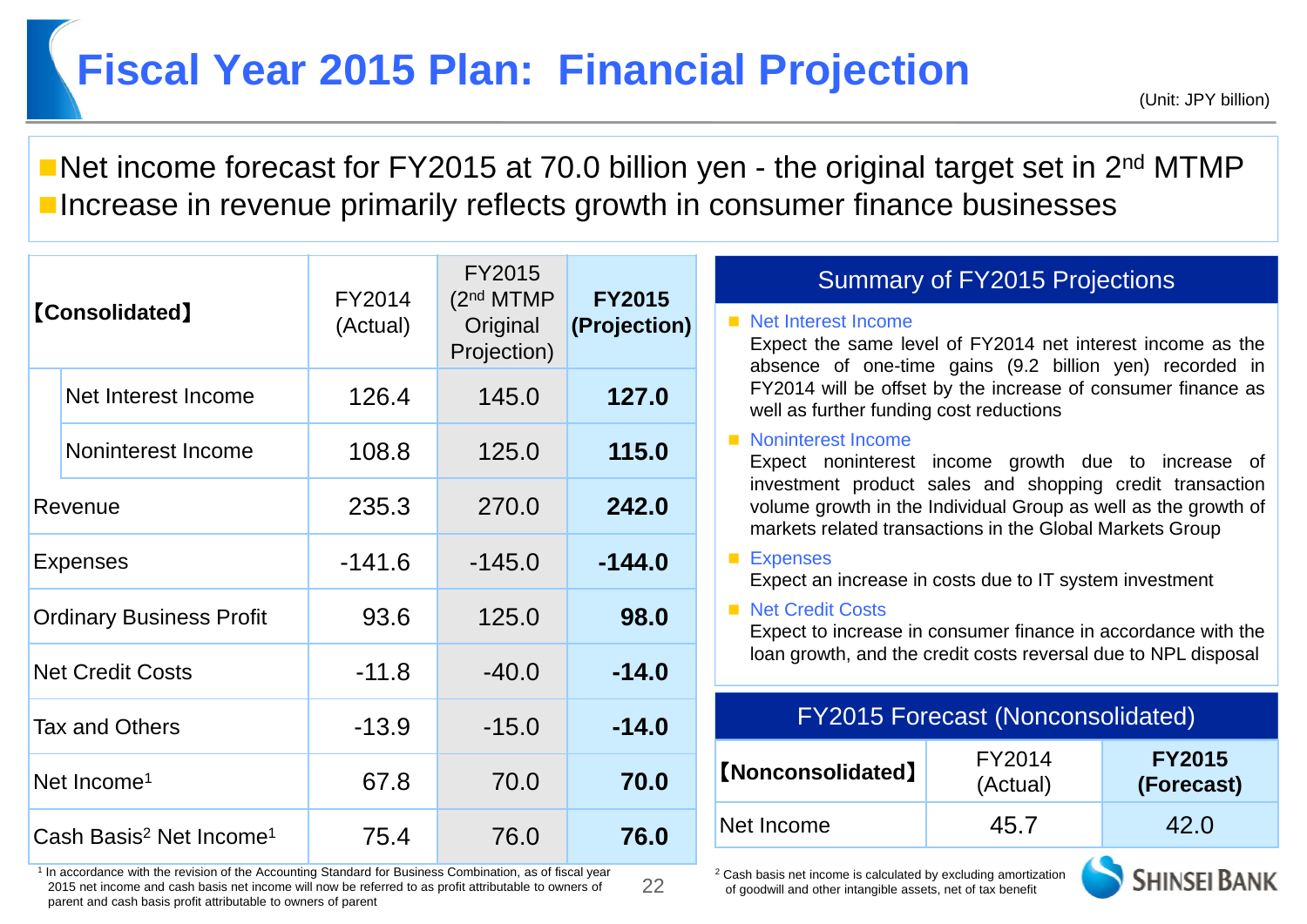# **Appendix: Financial Ratios and Per Share Data**

| <b>Financial Ratios (Consolidated)</b>                                            |       |       |       |       |       |  |  |
|-----------------------------------------------------------------------------------|-------|-------|-------|-------|-------|--|--|
| <b>FY2010</b><br><b>FY2011</b><br><b>FY2012</b><br><b>FY2013</b><br><b>FY2014</b> |       |       |       |       |       |  |  |
| <b>Expense-to-Revenue Ratio</b>                                                   | 48.9% | 63.1% | 64.6% | 65.4% | 60.2% |  |  |
| Loan-to-Deposit Ratio                                                             | 76.5% | 77.1% | 78.6% | 73.8% | 81.8% |  |  |
| <b>ROA</b>                                                                        | 0.4%  | 0.1%  | 0.6%  | 0.5%  | 0.7%  |  |  |
| <b>ROE</b>                                                                        | 8.5%  | 1.2%  | 8.6%  | 6.5%  | 9.8%  |  |  |
| ROA (Cash Basis)                                                                  | 0.5%  | 0.2%  | 0.7%  | 0.5%  | 0.8%  |  |  |
| <b>ROE</b> (Cash Basis)                                                           | 12.4% | 3.2%  | 11.1% | 8.3%  | 11.4% |  |  |

#### Per Share Data (Consolidated)

|                                 | <b>FY2010</b> | <b>FY2011</b> | <b>FY2012</b> | <b>FY2013</b> | <b>FY2014</b> |
|---------------------------------|---------------|---------------|---------------|---------------|---------------|
| Common Equity per Share         | 205.83 yen    | 212.67 yen    | 233.65 yen    | 247.82yen     | 275.45 yen    |
| Net Income per Share            | 21.36 yen     | 2.42 yen      | 19.24 yen     | 15.59 yen     | 25.57 yen     |
| Cash Basis Net Income per Share | 26.96 yen     | 6.05 yen      | 22.77 yen     | 18.78 yen     | 28.42 yen     |

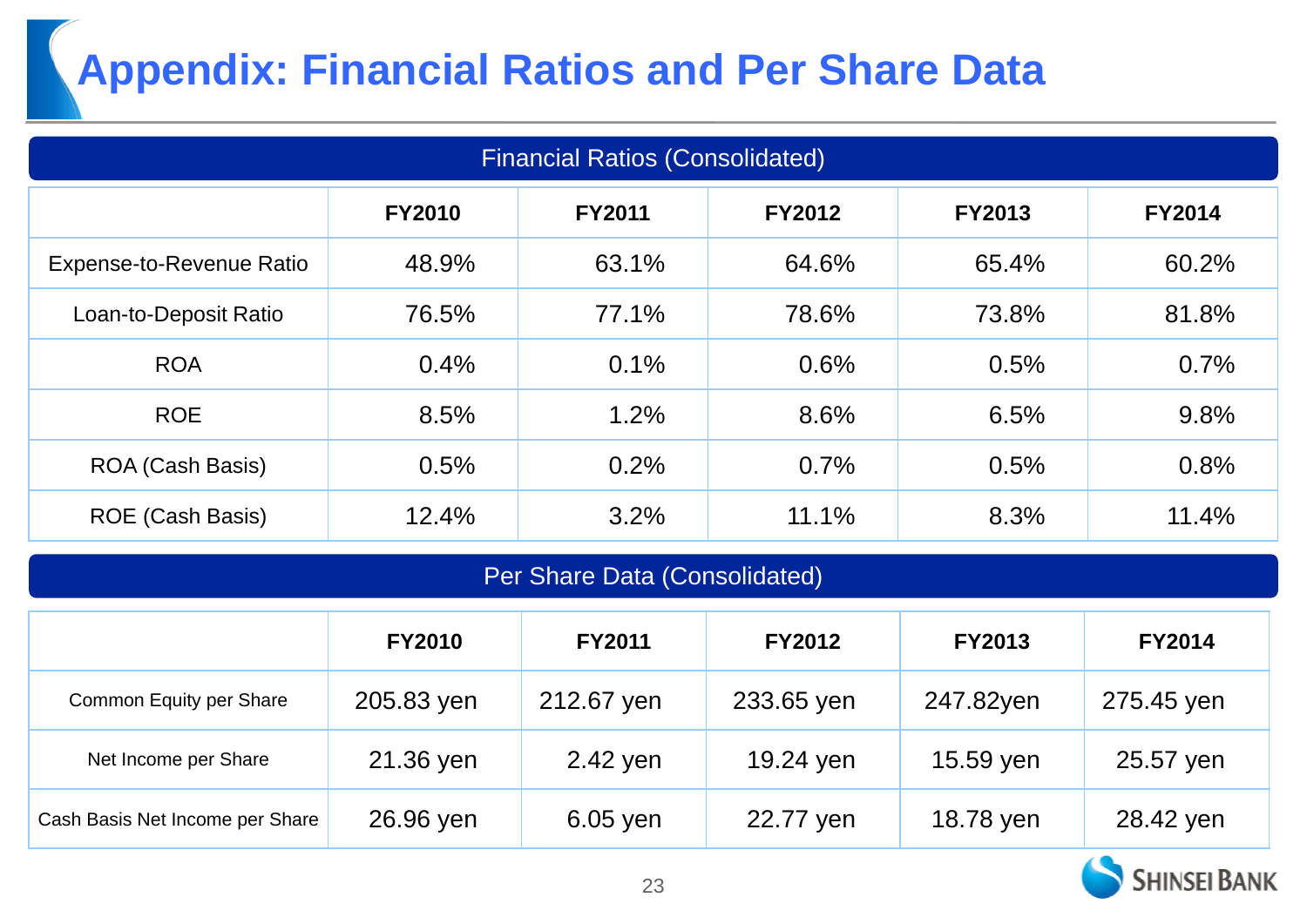# **Appendix: Major News in FY2014**

| 1 <sup>st</sup> Quarter<br>(Apr. – Jun. 2014)   | Apr. 7:<br>Apr. 7:<br>Apr. 15:<br>Apr. 28:<br>Apr. 28: | Entered Business Alliance with Military Commercial Joint-Stock Bank, a Major Commercial<br><b>Bank in Vietnam</b><br>Entered alliance with Forval to Support Small- and Medium-Sized Enterprise Entry into<br><b>ASEAN Countries</b><br>Extended New Line of Credit to a Wind Power Plant Operation Project in Sakata, Yamagata<br>Prefecture<br>Arranged Project Financing for Mega Solar Projects in Seven Locations in Japan Utilizing<br><b>Trust Schemes</b><br>Established REIT Asset Management Company Aimed at Founding Healthcare REIT |
|-------------------------------------------------|--------------------------------------------------------|--------------------------------------------------------------------------------------------------------------------------------------------------------------------------------------------------------------------------------------------------------------------------------------------------------------------------------------------------------------------------------------------------------------------------------------------------------------------------------------------------------------------------------------------------|
| 2 <sup>nd</sup> Quarter<br>$(Jul. - Sep. 2014)$ | Jul. 16:<br>Jul. 31:<br>Sep. 29:<br>Sep. 30:           | Arranged Project Finance for Mega Solar Business in Nasushiobara-shi, Tochigi Prefecture<br>Arranged Project Financing for the Megasolar Project in Atsuma-cho, Hokkaido<br>Arranged Project Finance for Mega Solar Business in Hikari-shi, Yamaguchi Prefecture<br>Launched Home Mortgage Campaign to Support Reconstruction Efforts following the Great<br>East Japan Earthquake                                                                                                                                                               |
| 3 <sup>rd</sup> Quarter<br>$(Oct. - Dec. 2014)$ | Oct. 1:<br>Nov. 17:                                    | Reduced Currency Exchange Fees for Foreign Currency Deposit<br>Arranged Project Finance for Mega Solar Plant in Kawasaki-machi, Tagawa-gun, Fukuoka<br>Prefecture                                                                                                                                                                                                                                                                                                                                                                                |
| 4 <sup>th</sup> Quarter<br>$(Jan. - Mar. 2015)$ | Feb. 17:<br>Mar. 3:<br>Mar. 23:<br>Mar. 31:            | Arranged Project Financing for a Megasolar Project in Mukawa-cho, Hokkaido<br>Participated in "AIGF," an Investment Fund for ASEAN Based Companies, as a Strategic<br>Investor<br>Entered Business Alliance with RHB Bank Berhad, a Commercial Bank in Malaysia<br>Arranged a Syndicated Loan for a Wood Biomass Power Generation Business in Akita-shi,<br><b>Akita Prefecture</b><br><b>ALL</b>                                                                                                                                                |